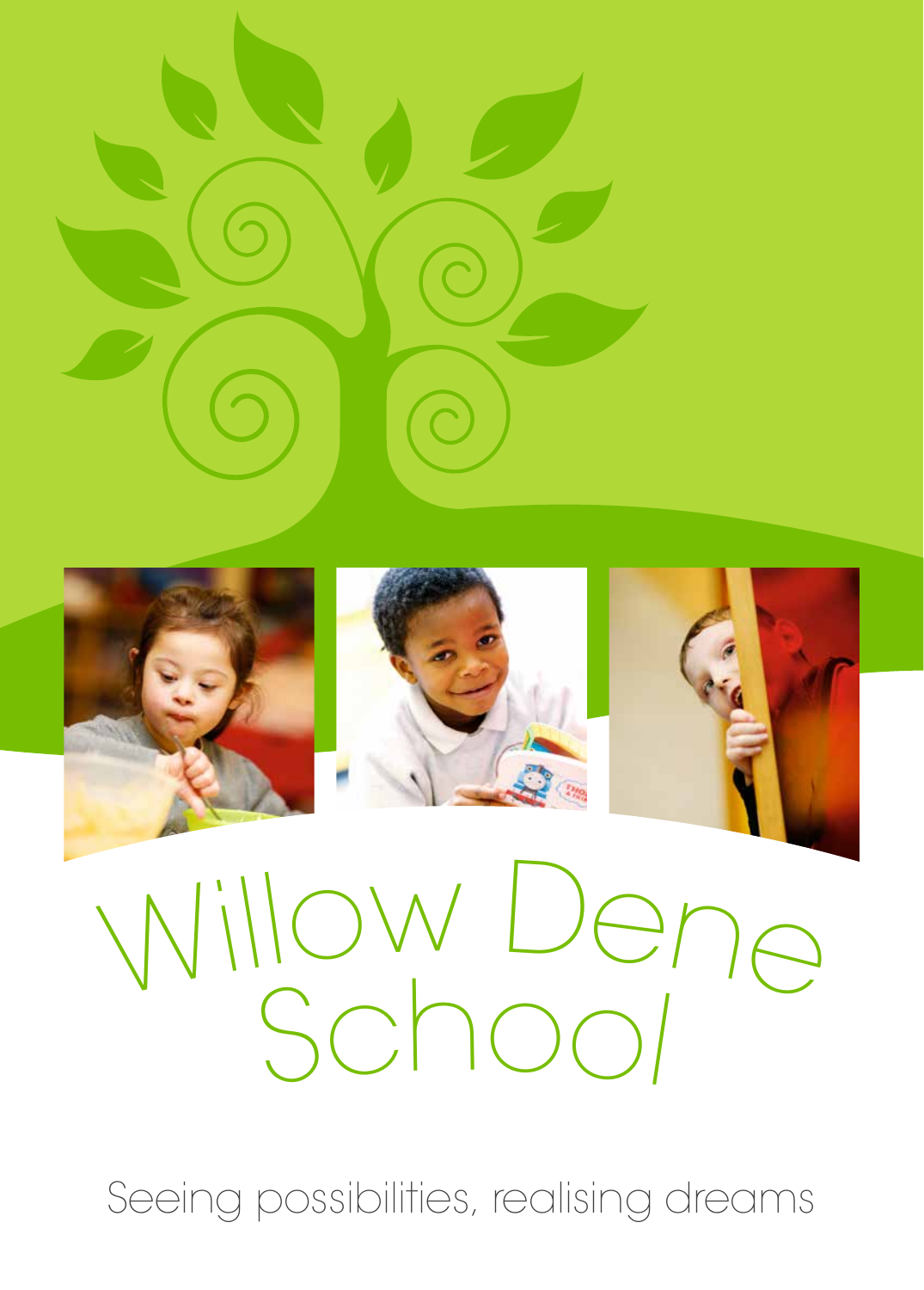I do. I do literacy, maths, science, art and many more. I like literacy best because you can create stories'

Pupil

# happines<sup>s</sup>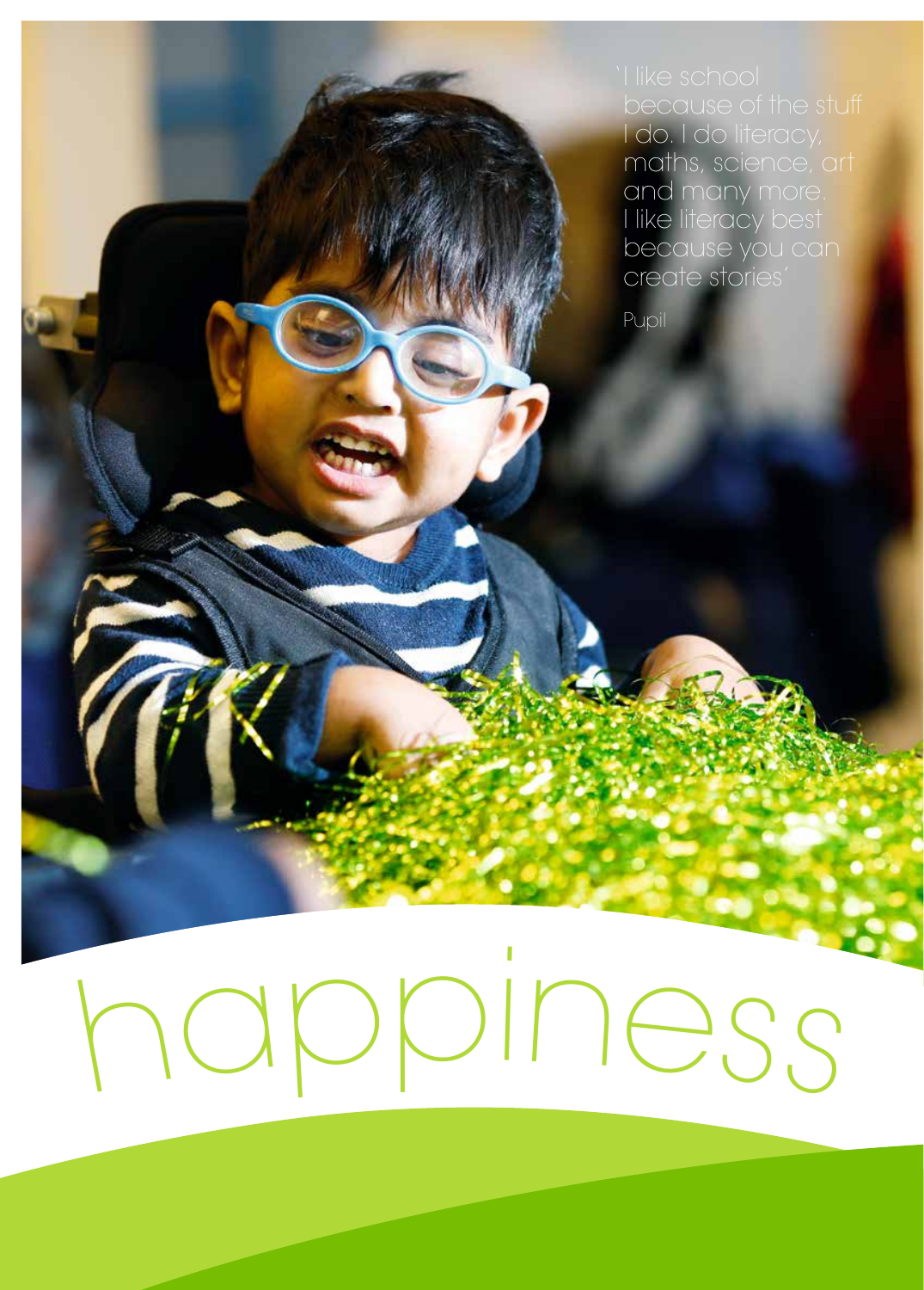## Welcome Seeing possibilities, realising dreams

Willow Dene is a values-based learning community completely focused on building provision around the needs of each child and their family. We are a very happy community and aim to offer our families support to enable children to thrive and enjoy living and learning.

We are the only primary special school in Greenwich and meet the needs of children with a wide range of special educational needs. Our teachers are exceptional practitioners who work as part of an extensive multi-disciplinary team of specialists to plan learning pathways that ensure children are given the best opportunities to thrive and become independent.

We are a school of enablement. Our environment is designed to stimulate and support children to build on their curiosity about the world around them and to communicate their thoughts and feelings. We work in close partnership with families, providing care and support to enable everyone to feel confident and secure.

As a school, we are always learning. We are actively engaged in research-led improvement, which ensures our provision is innovative and cutting edge; providing children with the very best possibilities to realise their dreams.



'The stimulating learning environment supports the high quality of learning taking place, encourages independent learning, enriches pupils' experiences and demonstrates pupils' pride in their work'

Improvement Partner Report

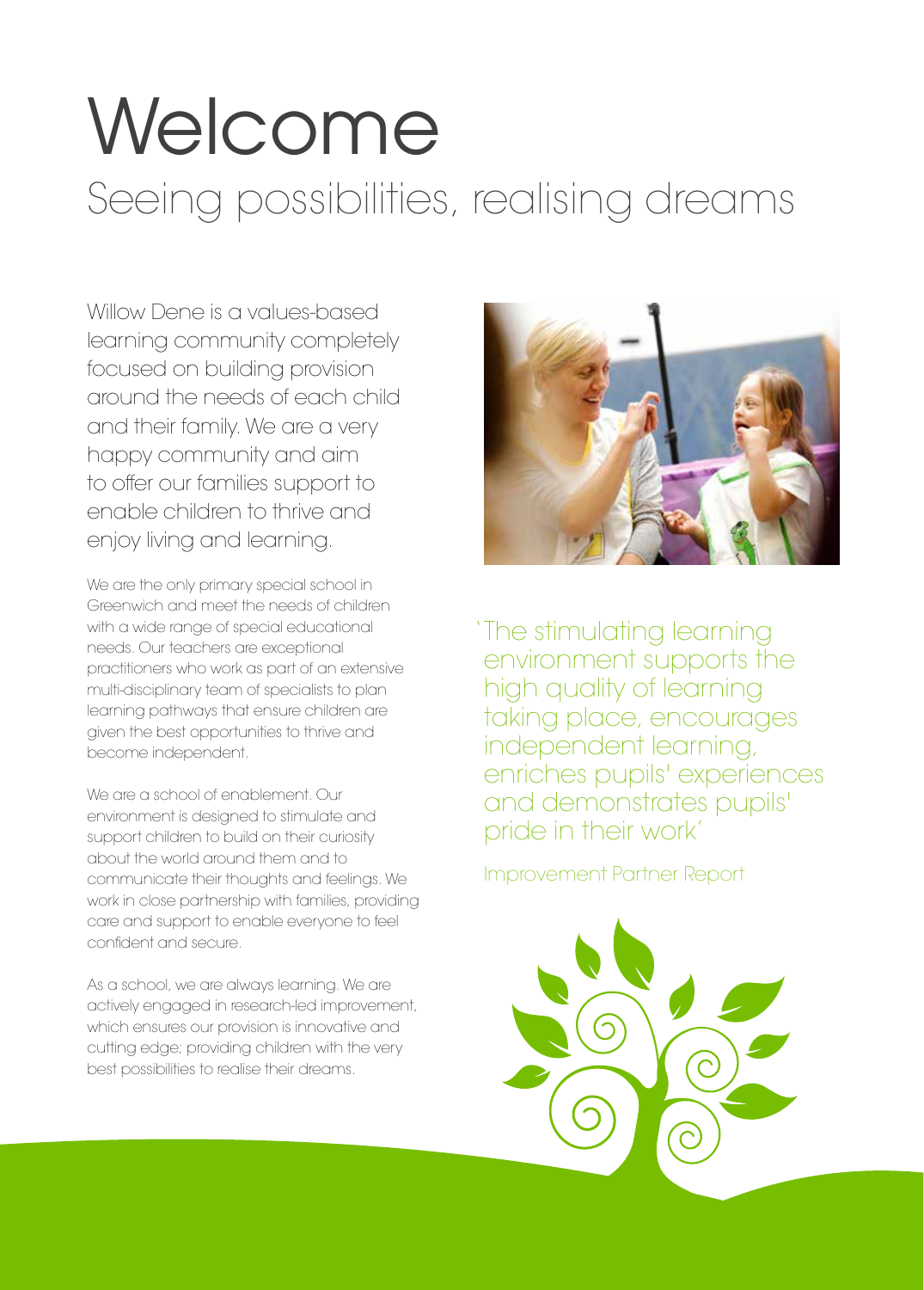# Exceptional Teaching for Exceptional Learners

Personalised learning pathways

Our aim is to provide personalised learning pathways of the very highest standard for every child, to ensure that they enjoy learning, make excellent progress and achieve.

Central to our vision is the understanding that exceptional learners need exceptional teachers. Our goal is that all children are enabled to be active learners who are curious and given opportunities to take risks and explore their ideas. The ability to channel that curiosity and exploration into effective learning is a key role of our teaching staff, through providing carefully planned and structured contexts to meet children's needs.

Our curriculum balances meeting individual needs with ensuring all children access broad, balanced and rich learning experiences. At the centre of the provision Willow Dene offers is a focus on independence and the skills that enable children to exercise greater autonomy and choice. This is underpinned by four 'Essential Strands' for life and learning, which are integral to the whole curriculum and school day. These consist of Communication, Learning Skills, Social Skills and Self-Care Skills. The Core Areas of our curriculum include Literacy, Numeracy and Problem Solving, Physical Development and Wellbeing, and ICT. We balance this with the Enrichment Areas of the curriculum, including Art and Music; Science and Technology; Play and Leisure; and Time, Place, People and Culture. These are taught through a topic-based approach.



the school, there are examples of outstanding practice'

Ofsted Report



'In every area of<br>the school, there<br>are examples<br>of outstanding<br>practice'<br>Ofsted Report<br> $\xi$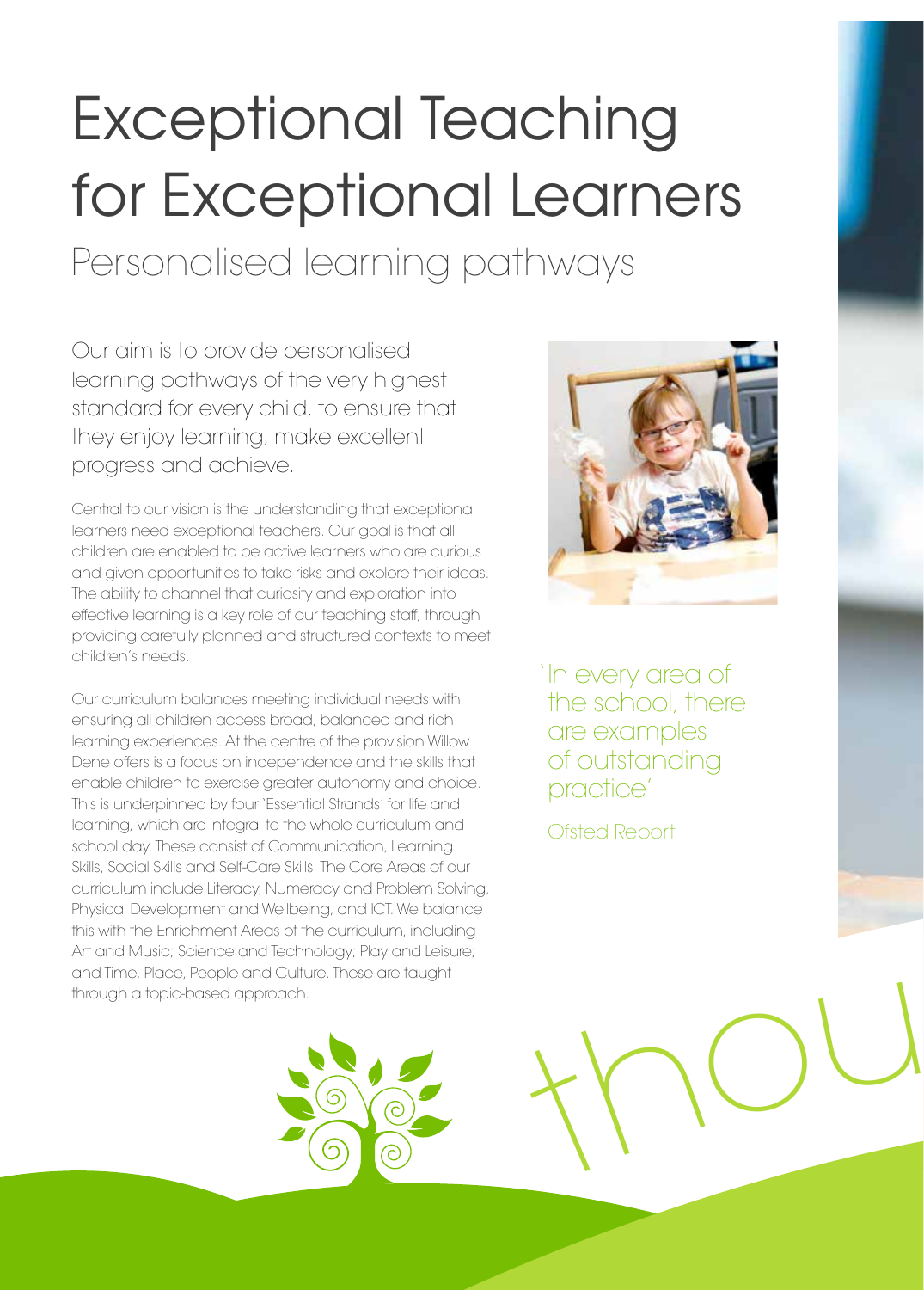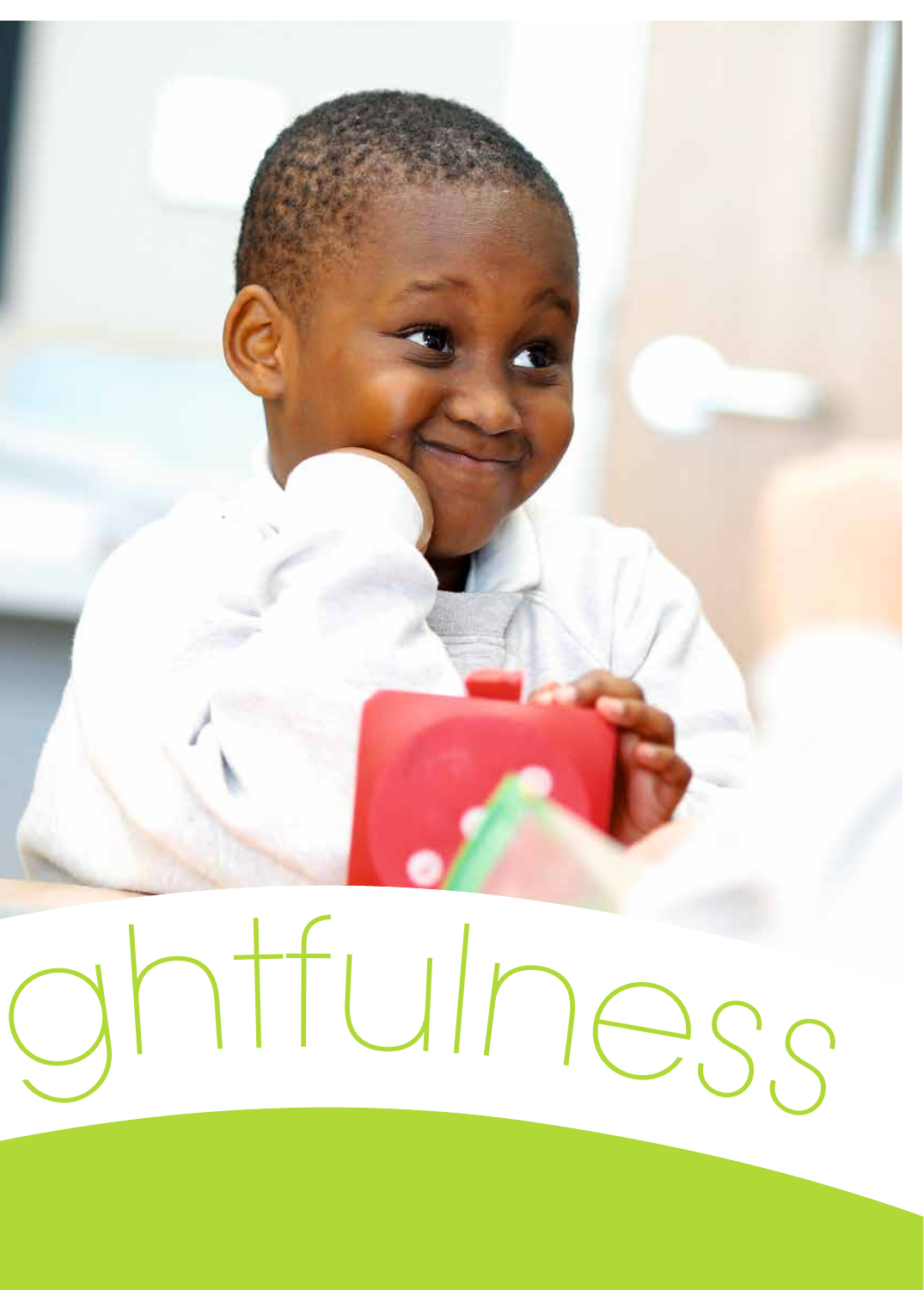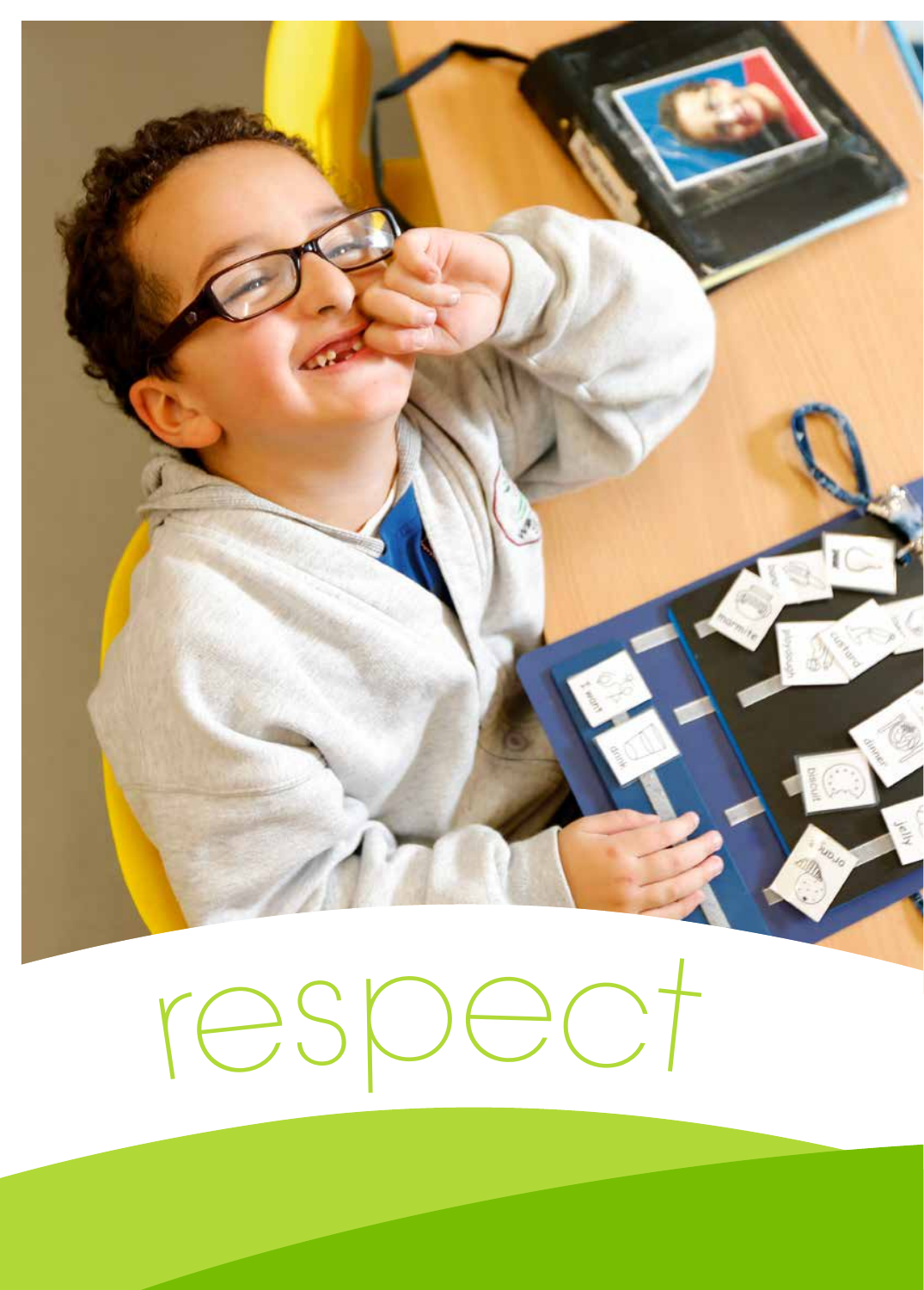#### Enabling Success Innovative practice to empower children





'Pupils enjoy their learning and work hard to succeed because they are given a wide range of interesting activities'

Ofsted Report



We are committed to research and development which allows us to refine our provision to offer the very best for all children. This includes harnessing opportunities that new technologies present to provide children with greater autonomy and independence.



Precise assessment and personalisation of provision is central to the

way in which children's learning pathways are determined at Willow Dene. We have developed our own assessment system called Learning Journeys which ensures that we are able to accurately evaluate children's progress and identify their next steps. This informs our target setting which defines the priorities for each child. We work closely with families to ensure their aspirations for their child are addressed, building on existing skills to work towards future goals, regarding parents as partners in supporting their child's learning.

We use technology as a tool to support children to access and engage with the curriculum. From the very latest eye-gaze technology, which allows children direct control over a computer using just their eyes, to specialist keyboards and predictive text to enable children to develop their literacy skills without limitations, we are constantly looking for the opportunities that technology can provide to support learning.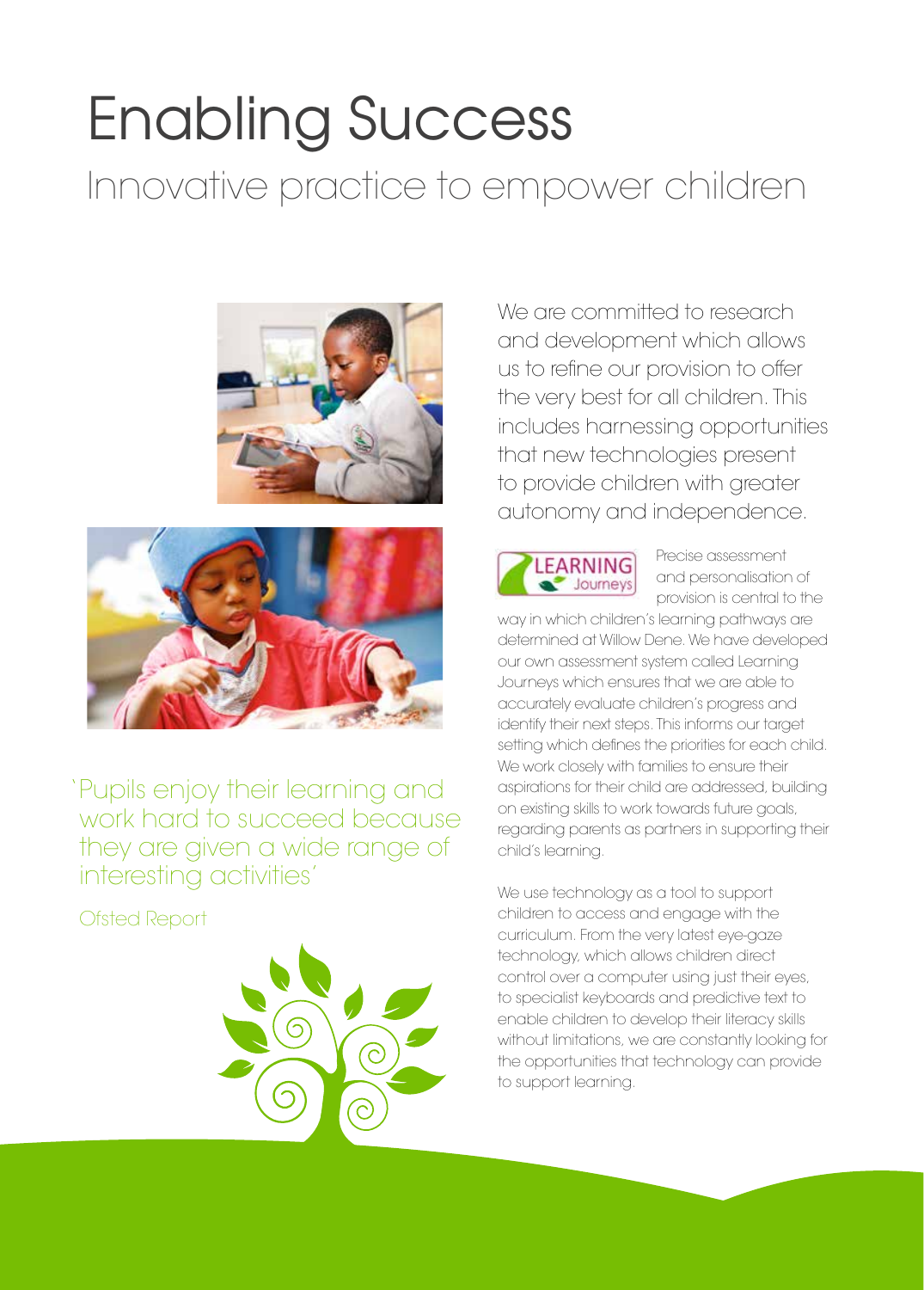### Centre of Innovation and Excellence

Pushing the boundaries of possibility

We believe that our children are exceptional and that they are all capable of great things. We have developed a unique school to make this a reality. We are committed to imaginative, exciting and innovative practice which will enable every child to meet their full potential. In order to do this we constantly evaluate what we do and use research, collaboration and our own expertise to change our provision for the better.



The MOVE philosophy states that movement is the foundation for learning. MOVE is an activity based programme which uses the combined knowledge of education, therapy and family to teach children with physical disabilities or complex needs the skills of sitting,

standing, walking and transferring from one position to another. MOVE focuses on what the child can already do and not what they cannot do. At Willow Dene we have a full time MOVE co-ordinator and a large number of staff who are MOVE trained. Willow Dene School is a MOVE centre of excellence and holds the MOVE quality mark in the category of outstanding.



Children with sensory processing difficulties can find it difficult to calm themselves or to be active and alert. They may avoid different types of sensory information such as touch or smell, or they might seek sensory input such as movement. We recognise that sensory processing difficulties affect

the majority of children at Willow Dene and can impact significantly on learning. We provide comprehensive Sensory Processing Provision which includes a dedicated OT and a full time Sensory Processing Coordinator. Children have access to a sensory circuit room, individual sensory diets and groups which focus on common areas of difficulty. We also have an extensive range of specialist resourcing.



'The MOVE Programme is embedded in the philosophy of the school. Every opportunity is taken to naturally include the children's physical skills in the school day'

MOVE Centre of Excellence report

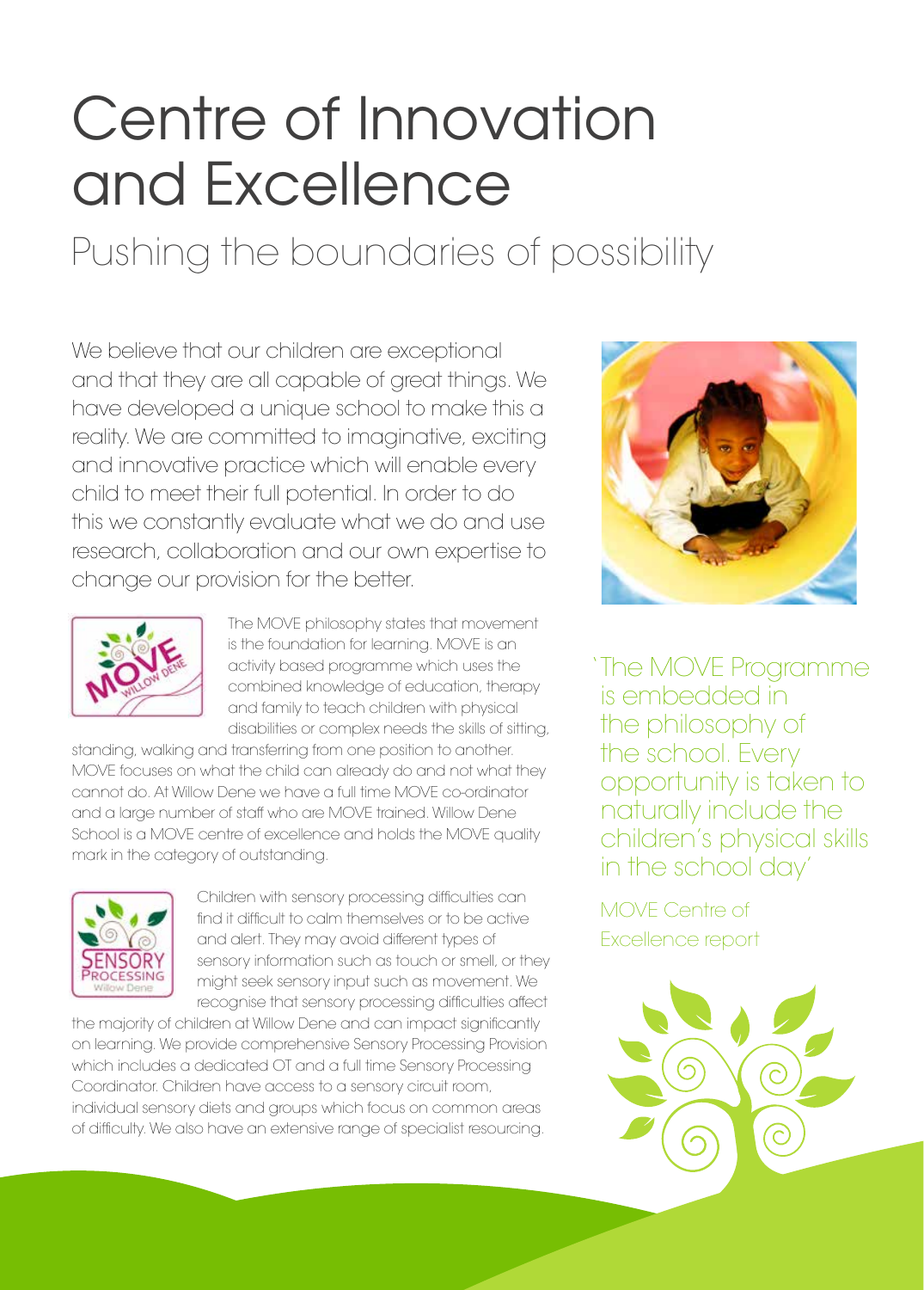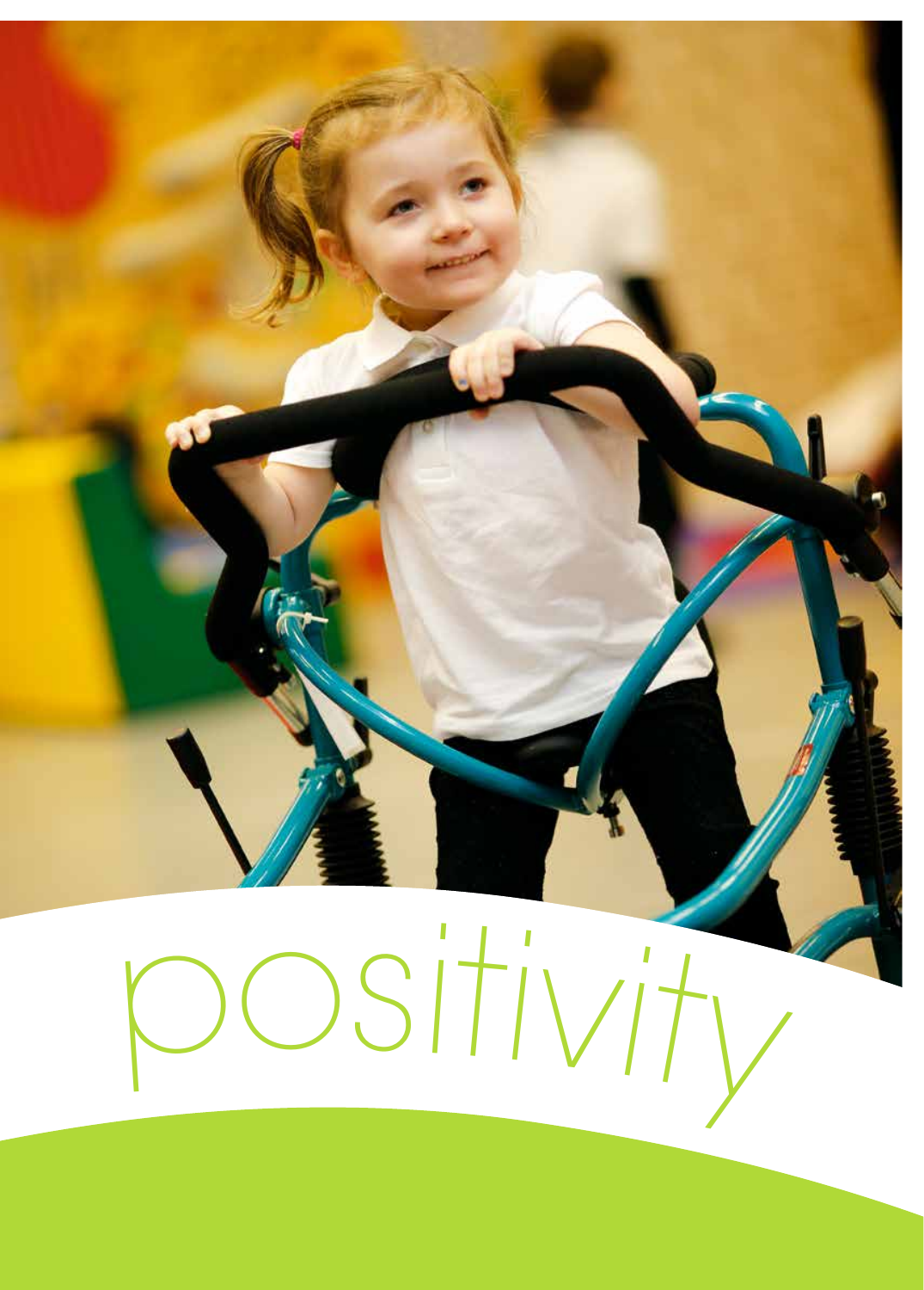#### Positive Partnerships Working together for the best outcomes





'I have to say a big thank you for making the impossible possible'

Parent



Willow Dene is home to an exceptionally skilled therapy team and nursing team. Collaborative working between education and health is exemplary. It ensures that children's needs are fully supported in a holistic way. The experienced and innovative lead practitioners from each service are committed to the school and to the best possible provision for all children and their families.

To minimise disruption to our children's education, Willow Dene has developed a number of unique school-based clinics, where visiting professionals conduct their appointments on site. Specialist clinics include neurology, ophthalmology and dietetics. Parents are welcome to request an appointment at any of our school-based clinics.

Willow Dene has well established relationships with a range of Partner Services. These include Greenwich Sensory Service, Demelza House and our local and tertiary hospitals. These relationships enable us to learn from each other's expertise and continually improve the provision for Willow Dene children.

The school employs a full-time Family Support Worker who ensures access to all services and benefits for our families, provides a very important 'path finding' service, and works particularly closely with any families who need support through difficult and challenging times. Our Family Support Worker strengthens our learning community by organising a range of support and information groups for parents and families.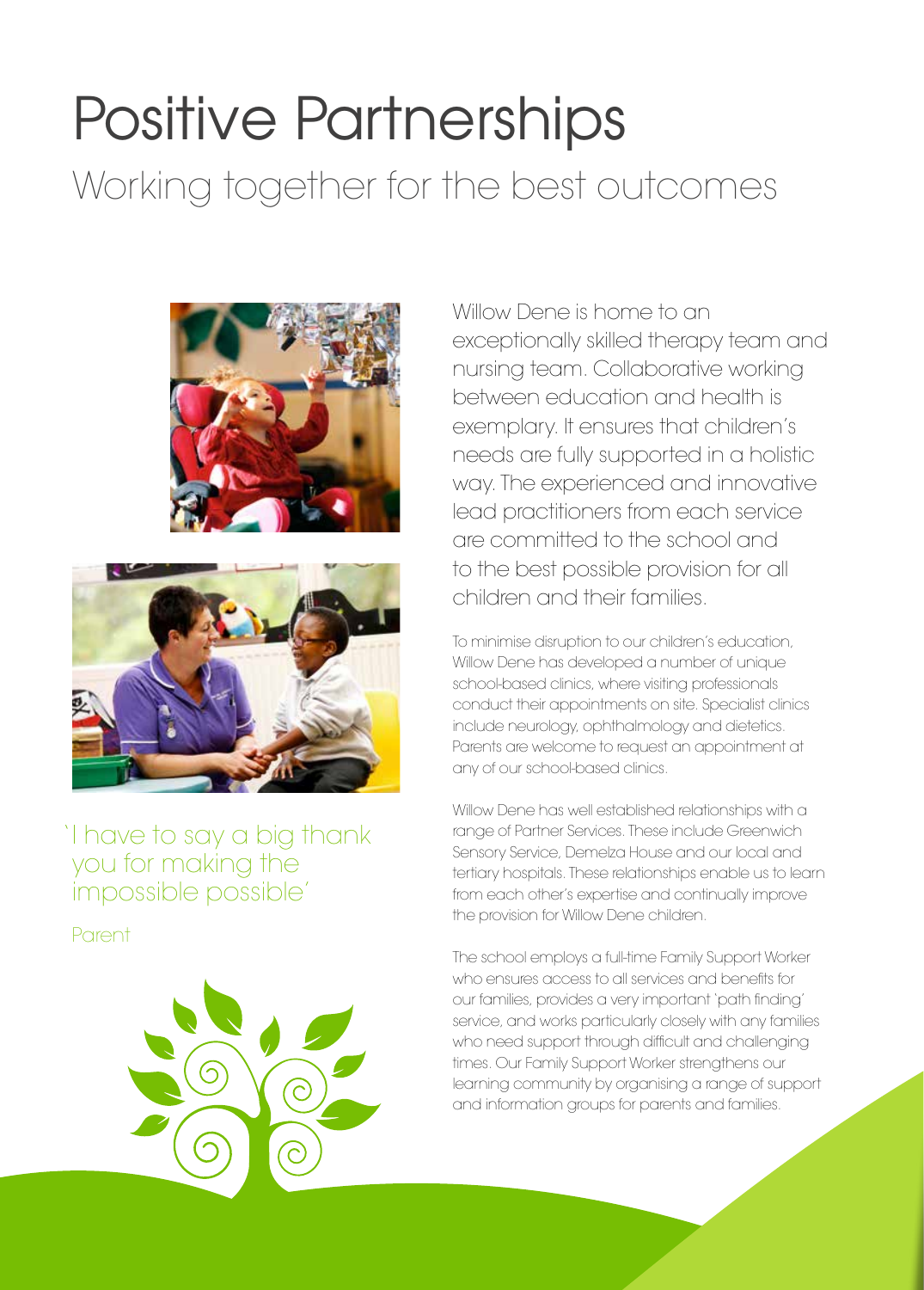

![](_page_10_Picture_1.jpeg)